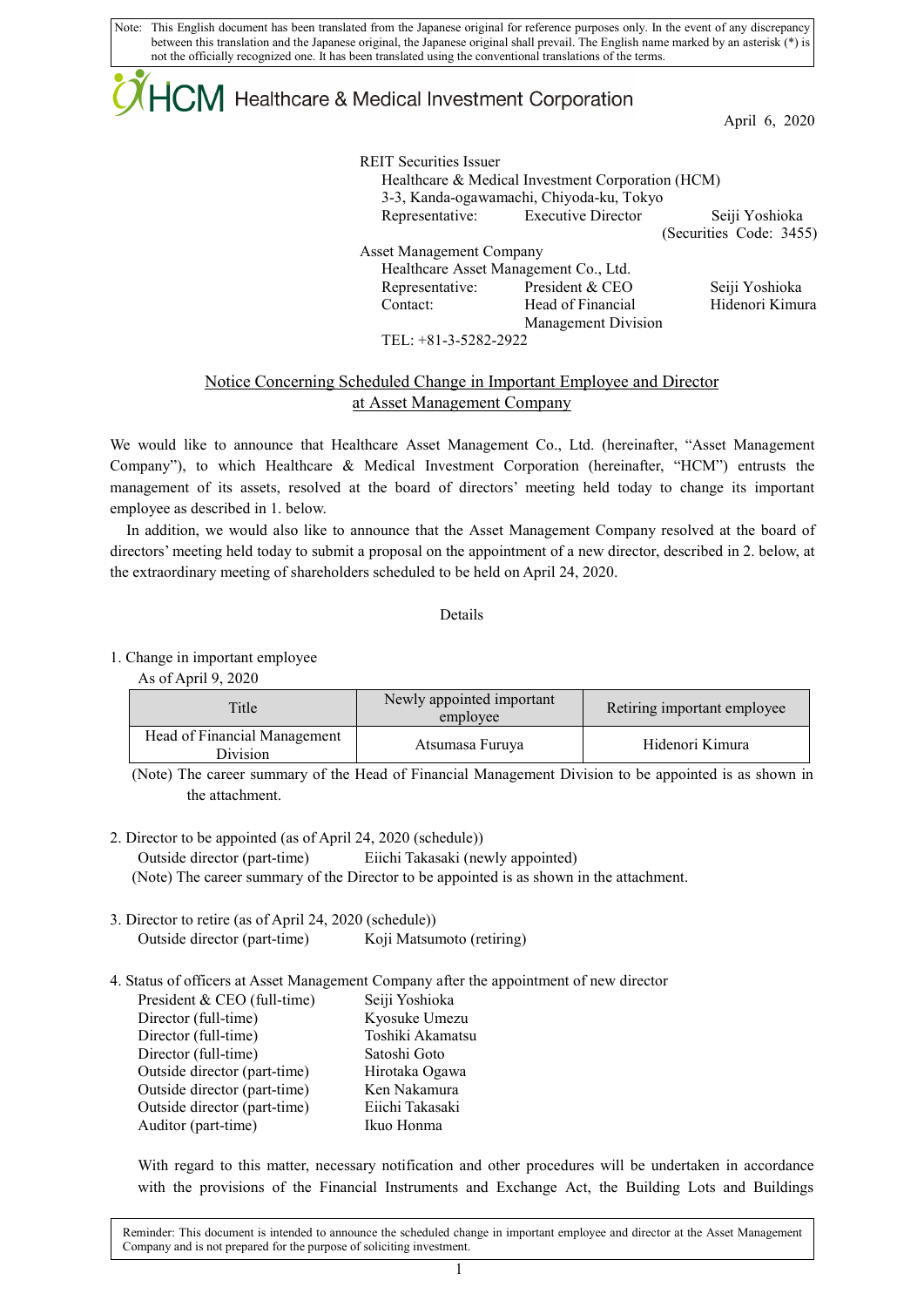Note: This English document has been translated from the Japanese original for reference purposes only. In the event of any discrepancy between this translation and the Japanese original, the Japanese original shall prevail. The English name marked by an asterisk (\*) is not the officially recognized one. It has been translated using the conventional translations of the terms.

**KHCM** Healthcare & Medical Investment Corporation Transaction Business Act, and other related laws and regulations.

\* Website of HCM[: http://www.hcm3455.co.jp/en/](http://www.hcm3455.co.jp/en/)

Reminder: This document is intended to announce the scheduled change in important employee and director at the Asset Management Company and is not prepared for the purpose of soliciting investment.